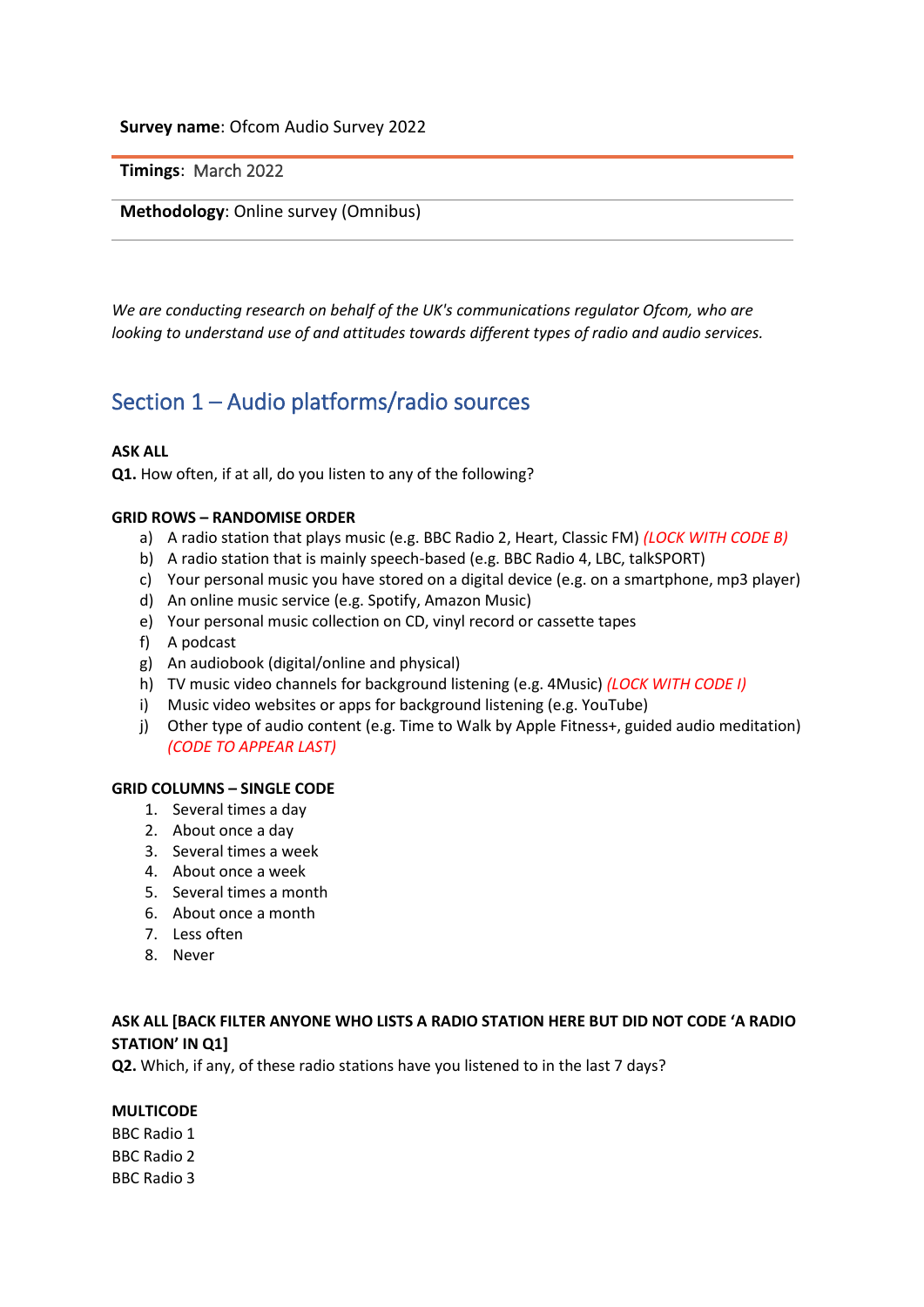BBC Radio 4 BBC Radio 5 live BBC 6 Music BBC Asian Network BBC Radio 1Xtra BBC Radio 4 Extra BBC Radio 5 live sports extra BBC World Service BBC radio for your nation / region (e.g. BBC Radio Scotland, BBC Radio Newcastle) talkRADIO talkSPORT/talkSPORT 2 Classic FM Any Absolute Radio station Any Capital radio station Any Heart radio station Any Smooth Radio station Any Kiss radio station Any Magic radio station Any Hits radio station Any Greatest Hits radio station Virgin Radio Any LBC radio station Other (please specify) Have not listened to the radio in last 7 days

# Section 2 – Devices used for radio

## **ASK ALL RADIO LISTENERS IN Q2 [SHOW AS GRID]**

**Q3.** In which of the following ways do you tend to listen to the radio?

## **GRID ROWS [SHOW STATIONS LISTENED TO IN Q2]**

## **GRID COLUMNS [MULTICODE]**

- A. FM/AM radio in the house
- B. FM/AM radio in the car
- C. DAB digital radio in the house
- D. DAB digital radio in the car
- E. TV set via a channel
- F. TV set via an app
- G. Smart speaker (e.g. Google home hub, Amazon Alexa)
- H. Internet radio set (radio set that connects to your home Wi-Fi)
- I. Website or app using a smartphone, tablet or laptop/computer
- J. Apps built into a car's 'infotainment system' using the car's own internet access (not by connecting via a mobile phone)
- K. Other (please specify)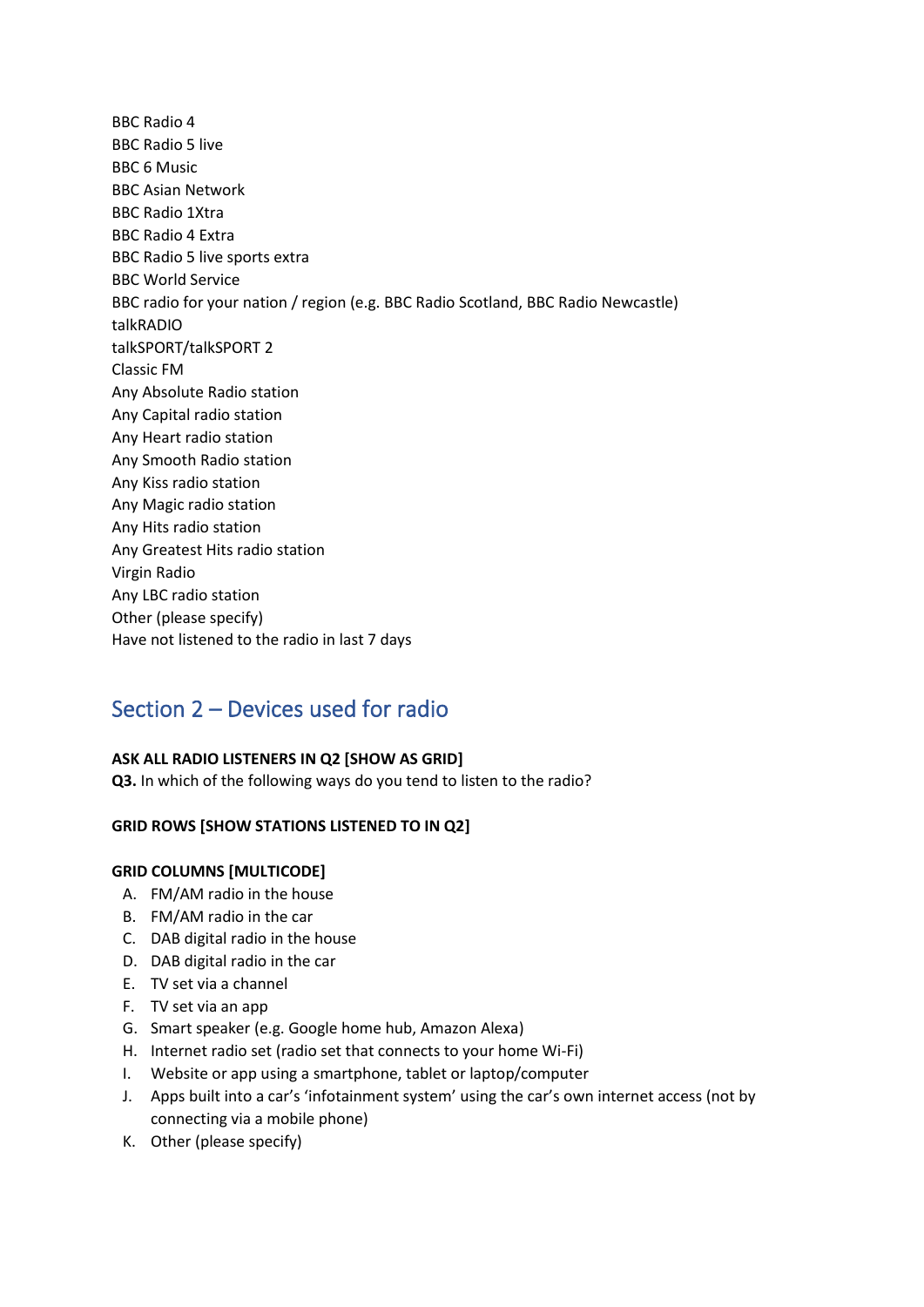#### **ASK ALL SMART SPEAKER RADIO USERS (G IN Q3)**

**Q4.** Have you ever asked your smart speaker to play a particular radio station or radio programme, but it has then started playing a different radio station or something you weren't expecting?

Yes

No Don't know

## **ASK ALL EXCEPT SMART SPEAKER RADIO USERS (G IN Q3)**

**Q5.** Do you personally use a smart speaker?

Yes No

## **ASK ALL USING SMART SPEAKER (G IN Q3 OR YES IN Q5)**

**Q6.** If you have ever asked your smart speaker to give a news update, how aware are you of the news source (e.g. BBC, The Times, Sky News)?

Always aware Sometimes aware Never aware I have never used my smart speaker for news

## **ASK ALL USING SMART SPEAKER (G IN Q3 OR YES IN Q5) EXCEPT THOSE WHO DO NOT USE IT FOR NEWS IN Q6**

**Q7.** Have you/ has someone in your household changed the default settings in your smart speaker to select a preferred provider for your **news updates**?

**Yes**, I/we have changed the default settings in my smart speaker **No**, I/we have not changed the default settings but I was aware I could do that **No**, I/we have not changed the default settings, I was not aware I could do that Don't know

#### **ASK ALL USING SMART SPEAKER (G IN Q3 OR YES IN Q5)**

**Q8.** Have you/ has someone in your household changed the default settings in your smart speaker to select a preferred provider for your **music**?

**Yes**, I/we have changed the default settings in my smart speaker **No**, I/we have not changed the default settings but I was aware I could do that **No**, I/we have not changed the default settings, I was not aware I could do that **No**, I/we do not use a smart speaker for music Don't know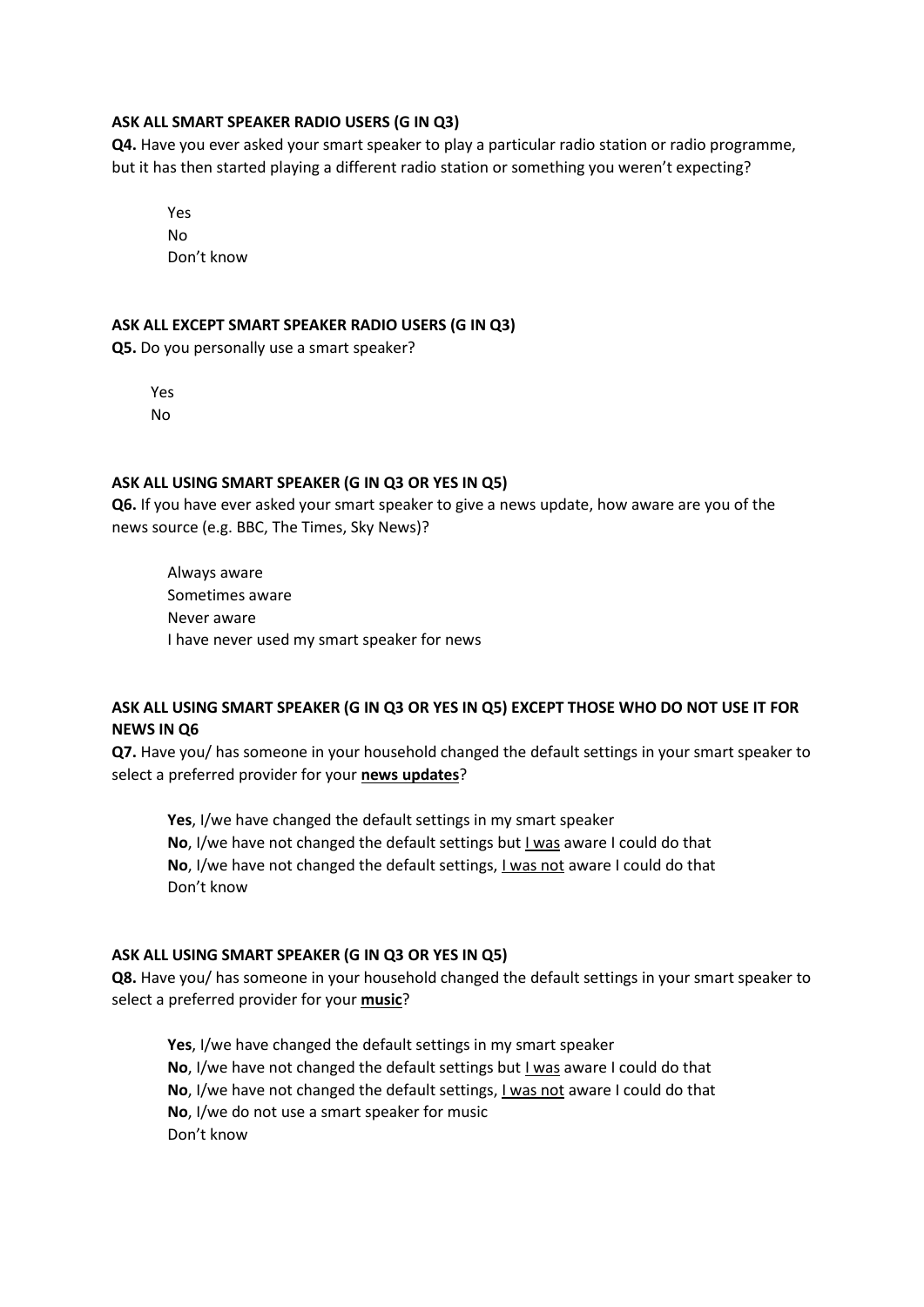# Section 3 – Audio services used

## **For all those responding codes 1-6 ( at least monthly) at Q1 (all except E personal music collection)**

## **ASK ALL ANSWERING Q1 A OR B AND Q3 F-J (ONLINE RADIO LISTENERS)**

**9a.** Thinking specifically about listening to radio, which of these ways do you listen (using websites or apps):

- 1. BBC Sounds
- 2. Apple Music
- 3. Globalplayer
- 4. Website or app for Heart, Capital, Classic FM, Smooth, Radio X radio stations
- 5. Planetradio.co.uk (for radio stations including Magic, Kiss, Greatest Hits, Hits, Absolute, Scala, Planet Rock)
- 6. Specific apps for Magic, Kiss, Greatest Hits, Hits, Absolute, Scala, Planet Rock
- 7. Other non-BBC radio website or app (e.g. talkSPORT, LBC, Virgin, Times Radio, local commercial radio, community radio)
- 8. YouTube
- 9. Spotify Premium (paid for, with no ads)
- 10. Spotify Premium (on a free trial, with no ads)
- 11. Spotify (free service, includes advertising)
- 12. Amazon Music Free (ad-supported, no subscription needed)
- 13. Amazon Music Prime
- 14. Amazon Music Unlimited
- 15. Radioplayer
- 16. TuneIn (free service with advertising)
- 17. TuneIn (paid for version)
- 18. Deezer
- 19. Other (please specify)

## **ASK ALL THOSE ANSWERING Q9A**

**Q9b.** And how often do you use these for listening to radio?

## **[SHOW CODES SELECTED AT Q9A ONLY AND PIPE THROUGH OTHER CODE]**

- 1. BBC Sounds
- 2. Apple Music
- 3. Globalplayer
- 4. Website or app for Heart, Capital, Classic FM, Smooth, Radio X radio stations
- 5. Planetradio.co.uk (for radio stations including Magic, Kiss, Greatest Hits, Hits, Absolute, Scala, Planet Rock)
- 6. Specific apps for Magic, Kiss, Greatest Hits, Hits, Absolute, Scala, Planet Rock
- 7. Other non-BBC radio website or app (e.g. talkSPORT, LBC, Virgin, Times Radio, local commercial radio, community radio)
- 8. YouTube
- 9. Spotify Premium (paid for, with no ads)
- 10. Spotify Premium (on a free trial, with no ads)
- 11. Spotify (free service, includes advertising)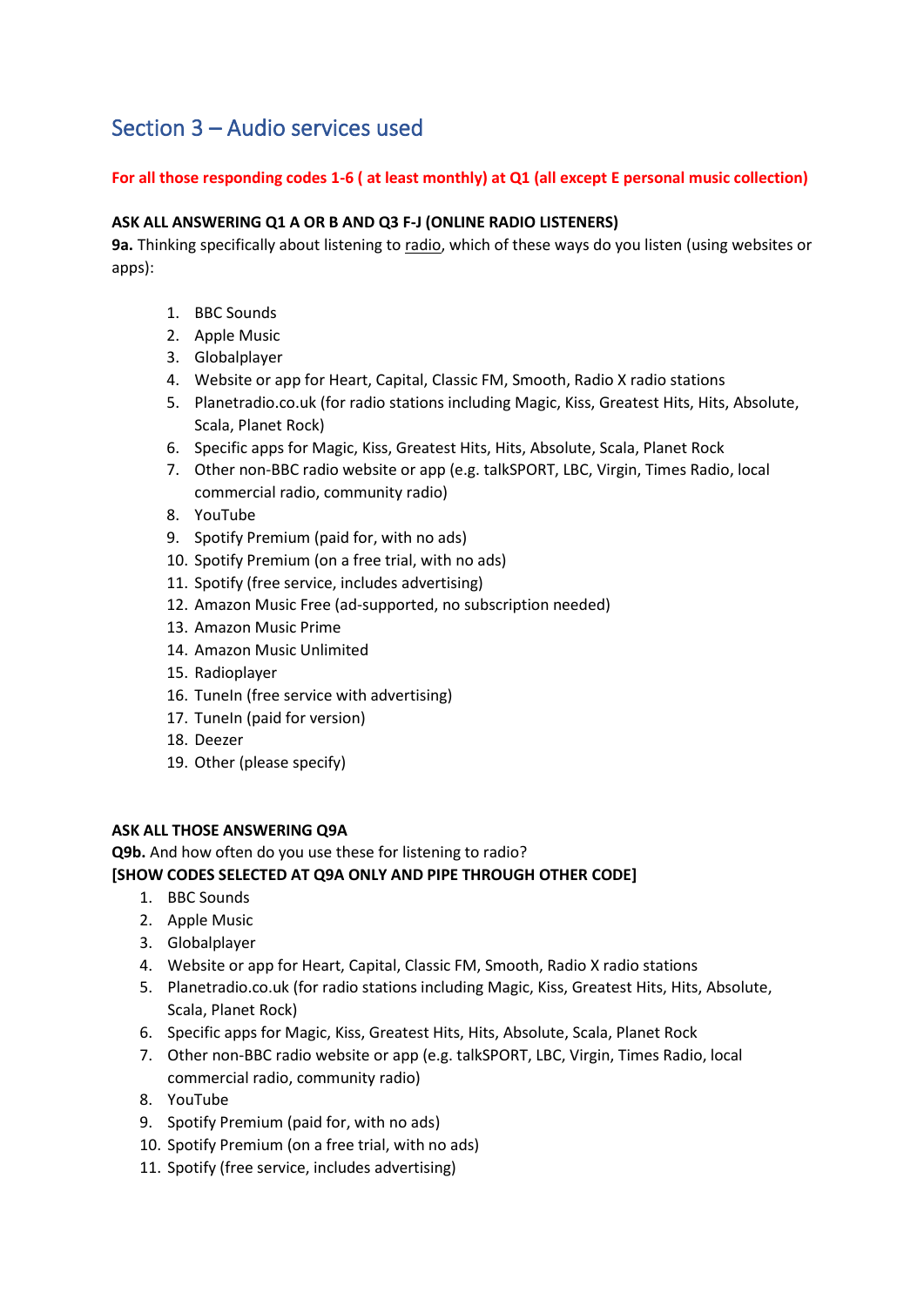- 12. Amazon Music Free (ad-supported, no subscription needed)
- 13. Amazon Music Prime
- 14. Amazon Music Unlimited
- 15. Radioplayer
- 16. TuneIn (free service with advertising)
- 17. TuneIn (paid for version)
- 18. Deezer
- 19. Other (please specify)

**1.** Several times a day **2.** About once a day **3.** Several times a week **4.** About once a week **5.** Several times a month **6.** About once a month **7.** Less often

## **ASK ALL ANSWERING Q1 D**

**Q9c.** Thinking specifically about listening to online music (not including radio), which of these ways do you listen (using websites or apps):

- 1. BBC Sounds
- 2. Apple Music
- 3. Globalplayer
- 4. YouTube Music for background listening (subscription service)
- 5. YouTube for background listening (free service)
- 6. Spotify Premium (paid for, with no ads)
- 7. Spotify Premium (on a free trial, with no ads)
- 8. Spotify (free service, includes advertising)
- 9. Amazon Music Free (ad-supported, no subscription needed)
- 10. Amazon Music Prime
- 11. Amazon Music Unlimited
- 12. Radioplayer
- 13. TuneIn (free service with advertising)
- 14. TuneIn (paid for version)
- 15. Soundcloud
- 16. Deezer
- 17. Tidal
- 18. Other (please specify)

#### **ASK ALL THOSE ANSWERING Q9C**

**Q9d.** And how often do you use each of these platforms to listen to online music? **[SHOW CODES SELECTED AT Q9C ONLY AND PIPE THROUGH OTHER CODE]**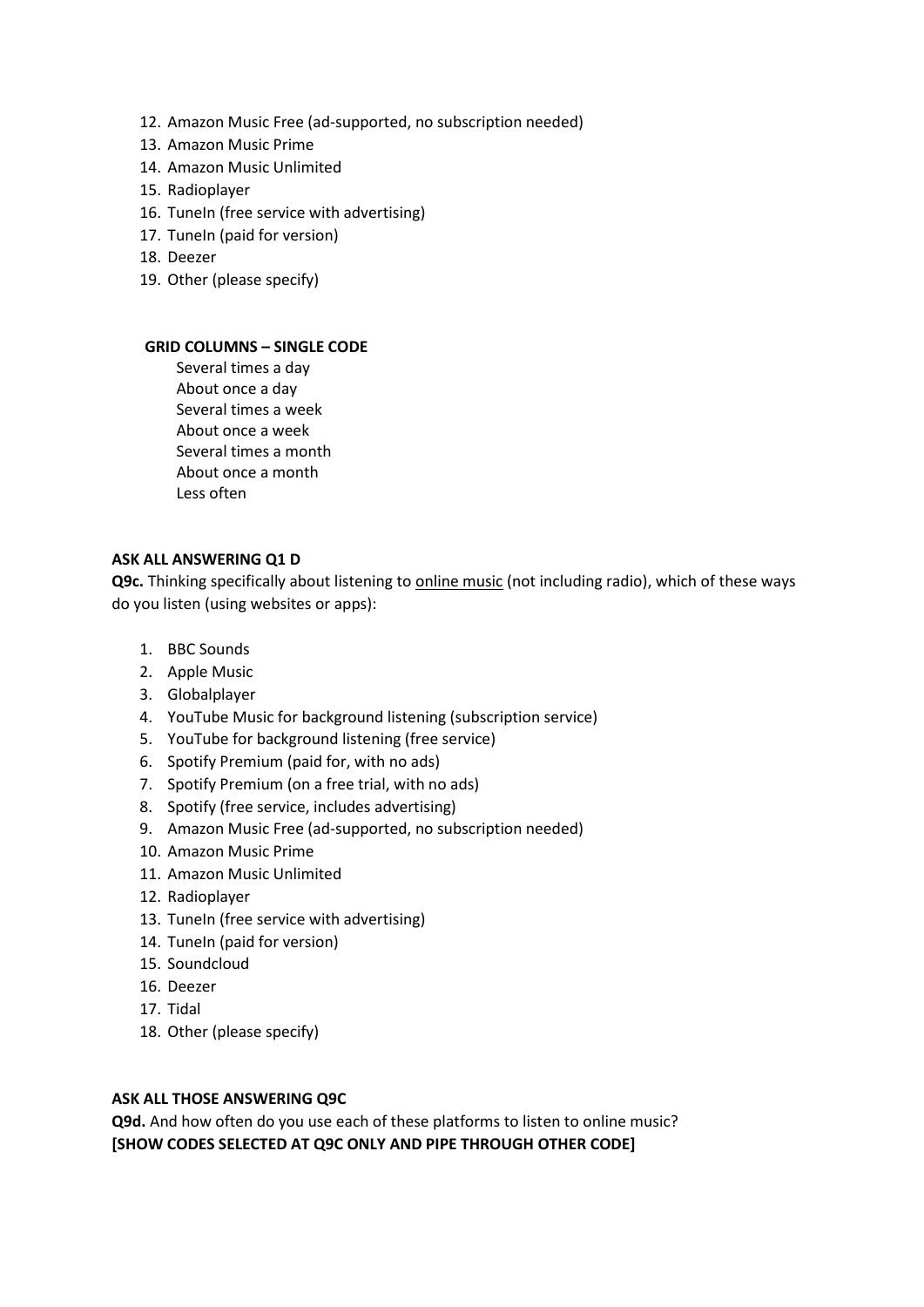- 1. BBC Sounds
- 2. Apple Music
- 3. Globalplayer
- 4. YouTube Music for background listening (subscription service)
- 5. YouTube for background listening (free service)
- 6. Spotify Premium (paid for, with no ads)
- 7. Spotify Premium (on a free trial, with no ads)
- 8. Spotify (free service, includes advertising)
- 9. Amazon Music Free (ad-supported, no subscription needed)
- 10. Amazon Music Prime
- 11. Amazon Music Unlimited
- 12. Radioplayer
- 13. TuneIn (free service with advertising)
- 14. TuneIn (paid for version)
- 15. Soundcloud
- 16. Deezer
- 17. Tidal
- 18. Other (please specify)

**1.** Several times a day **2.** About once a day **3.** Several times a week **4.** About once a week **5.** Several times a month **6.** About once a month **7.** Less often

#### **ASK ALL ANSWERING Q1 F**

**9e.** Thinking specifically about listening to podcasts, which of these ways do you listen (using websites or apps):

- 1. BBC Sounds
- 2. Apple podcasts / iTunes
- 3. Globalplayer
- 4. Planetradio
- 5. Other non-BBC radio website or app
- 6. YouTube
- 7. Google podcasts
- 8. Spotify Premium (paid for, with no ads)
- 9. Spotify Premium (on a free trial, with no ads)
- 10. Spotify (free service, includes advertising)
- 11. Amazon Music Free (ad-supported, no subscription needed)
- 12. Amazon Music Prime
- 13. Amazon Music Unlimited
- 14. Audible
- 15. Radioplayer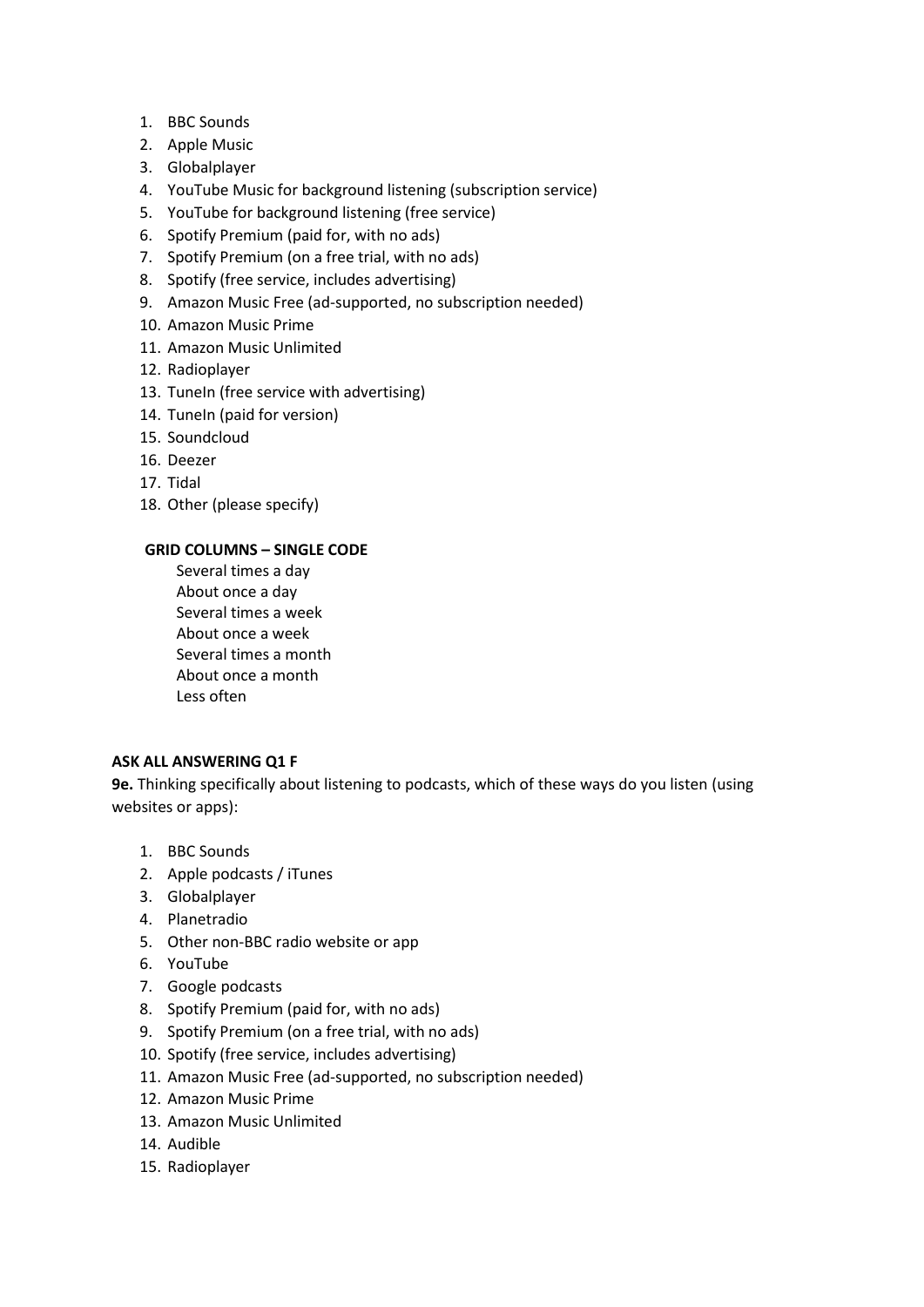- 16. TuneIn (free service with advertising)
- 17. TuneIn (paid for version)
- 18. Soundcloud
- 19. Deezer
- 20. Tidal
- 21. Pocket Casts
- 22. BeyondPod
- 23. DoggCatcher
- 24. Stitcher
- 25. Podcast Addict
- 26. Overcast
- 27. Castbox
- 28. Newspaper or magazine site/app (e.g. The Guardian, The Times, The Spectator)
- 29. Website or app of the podcast itself (please specify) e.g. serialpodcast.org, thisamericanlife.org, woodenovercoats.com
- 30. Other (please specify)

## **ASK ALL THOSE ANSWERING Q9E**

**Q9F.** And how often would you say you use each of these platforms to listen to podcasts? **[SHOW CODES SELECTED AT Q9E ONLY AND PIPE THROUGH OTHER CODE]**

- 1. BBC Sounds
- 2. Apple podcasts / iTunes
- 3. Globalplayer
- 4. Planetradio
- 5. Other non-BBC radio website or app
- 6. YouTube
- 7. Google podcasts
- 8. Spotify Premium (paid for, with no ads)
- 9. Spotify Premium (on a free trial, with no ads)
- 10. Spotify (free service, includes advertising)
- 11. Amazon Music Free (ad-supported, no subscription needed)
- 12. Amazon Music Prime
- 13. Amazon Music Unlimited
- 14. Audible
- 15. Radioplayer
- 16. TuneIn (free service with advertising)
- 17. TuneIn (paid for version)
- 18. Soundcloud
- 19. Deezer
- 20. Tidal
- 21. Pocket Casts
- 22. BeyondPod
- 23. DoggCatcher
- 24. Stitcher
- 25. Podcast Addict
- 26. Overcast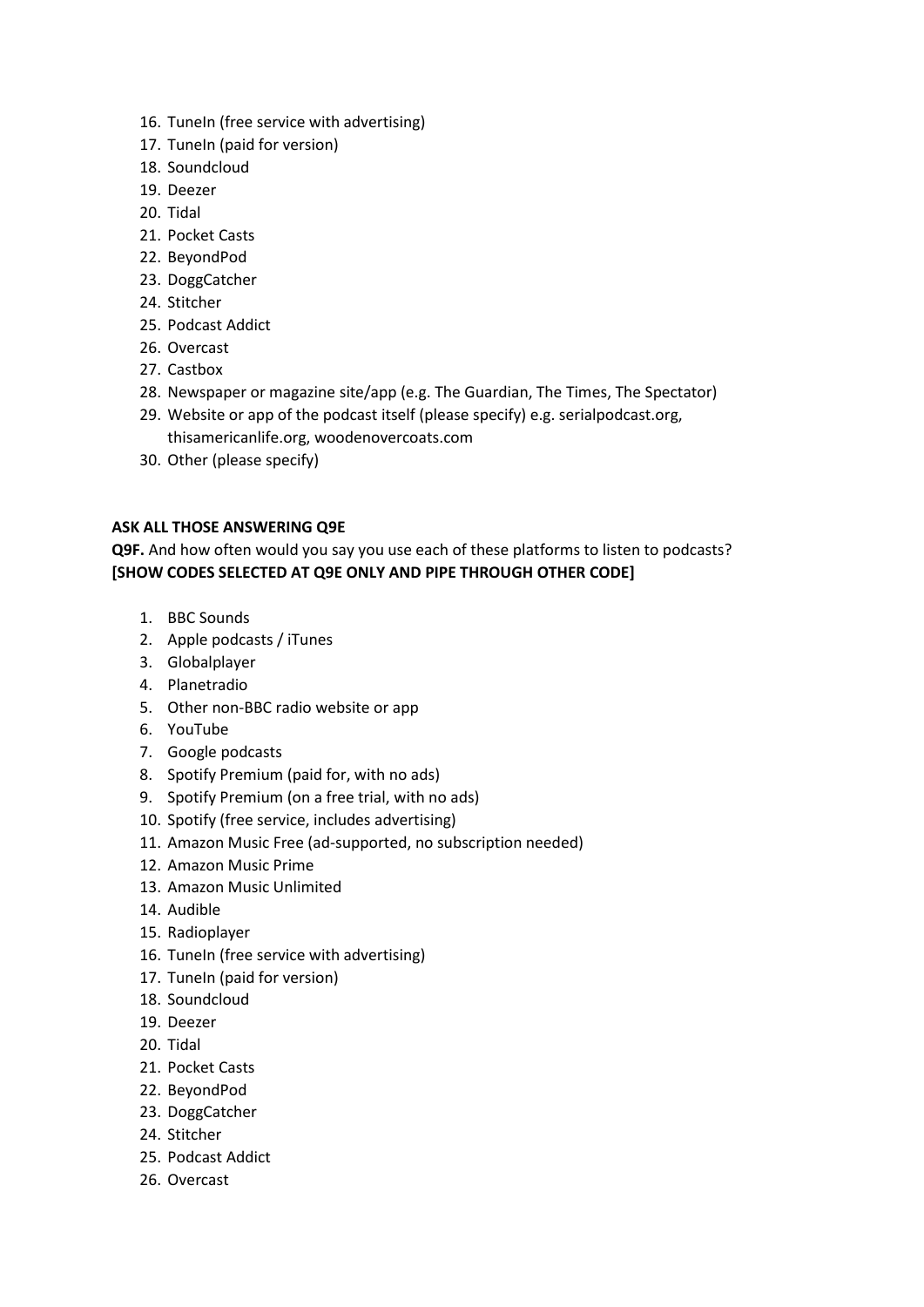- 27. Castbox
- 28. Newspaper or magazine site/app (e.g. The Guardian, The Times, The Spectator)
- 29. Website or app of the podcast itself (please specify) e.g. serialpodcast.org, thisamericanlife.org, woodenovercoats.com
- 30. Other (please specify)

**1.** Several times a day **2.** About once a day **3.** Several times a week **4.** About once a week **5.** Several times a month **6.** About once a month **7.** Less often

## **ASK ALL ANSWERING Q1 G**

**9g.** Thinking specifically about listening to audiobooks, which of these ways do you listen:

- 1. BBC Sounds
- 2. Apple Books
- 3. Audible
- 4. Libby
- 5. YouTube
- 6. Google Play Books
- 7. Kobo
- 8. Nook
- 9. Librivox
- 10. Audiobooks.com
- 11. Scribd
- 12. Spotify Premium (paid for, with no ads)
- 13. Spotify Premium (on a free trial, with no ads)
- 14. Spotify (free service, includes advertising)
- 15. Amazon Kindle
- 16. Audio book on CD / cassette / vinyl
- 17. Other (please specify)

#### **ASK ALL THOSE ANSWERING Q9G**

**Q9h.** And how often do you use each of these platforms when listening to audiobooks? **[SHOW CODES SELECTED AT Q9G ONLY AND PIPE THROUGH OTHER CODE]**

- 1. BBC Sounds (website or app)
- 2. Apple Books
- 3. Audible
- 4. Libby
- 5. YouTube
- 6. Google Play Books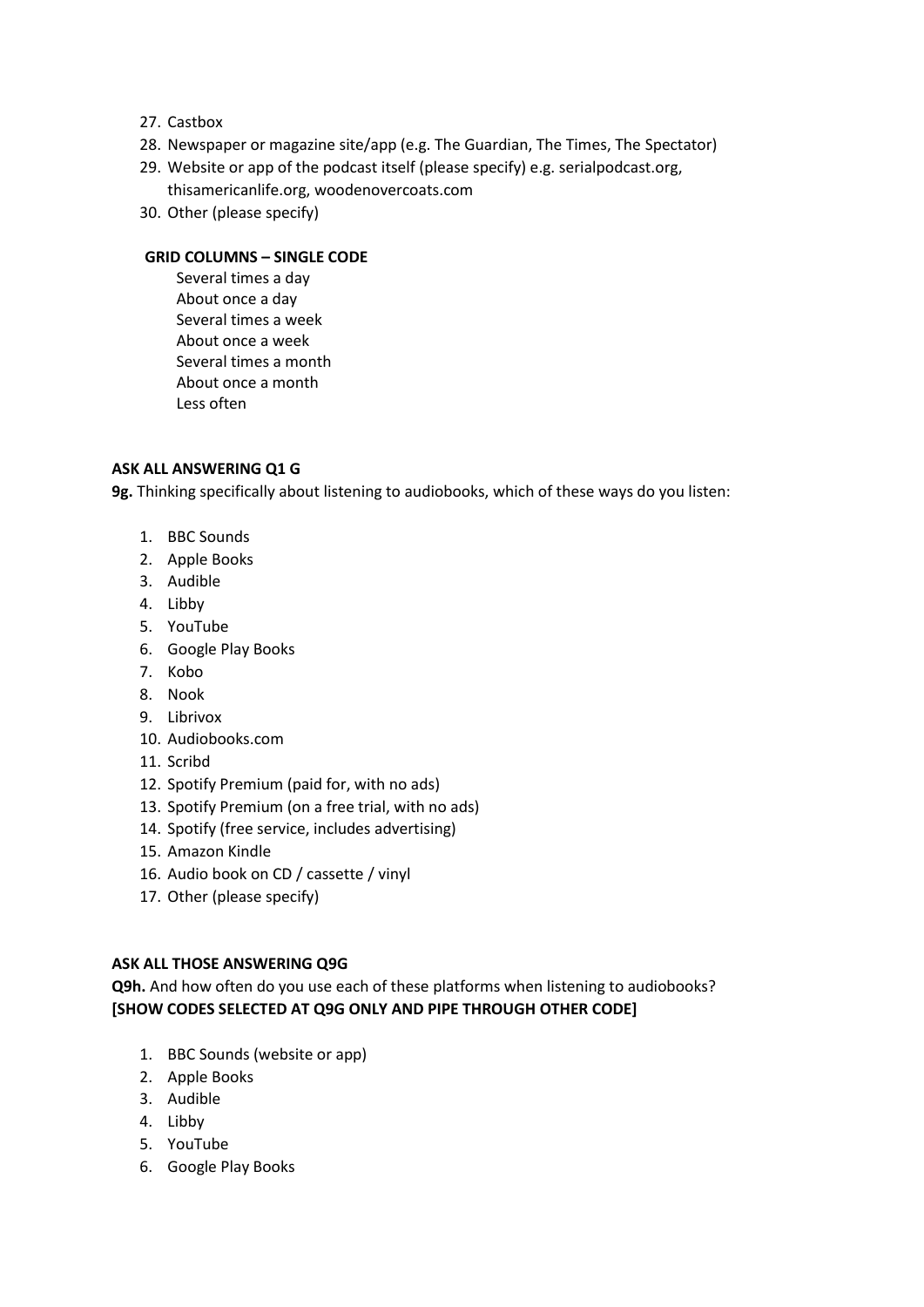- 7. Kobo
- 8. Nook
- 9. Librivox
- 10. Audiobooks.com
- 11. Scribd
- 12. Spotify Premium (paid for, with no ads)
- 13. Spotify Premium (on a free trial, with no ads)
- 14. Spotify (free service, includes advertising)
- 15. Amazon Kindle
- 16. Audio book on CD / cassette / vinyl
- 17. Other (please specify)

**1.** Several times a day **2.** About once a day **3.** Several times a week **4.** About once a week **5.** Several times a month **6.** About once a month **7.** Less often

## **ASK ALL ANSWERING Q1 I**

**9i.** Thinking specifically about using music video websites or apps for background listening (e.g.

- YouTube) which of these ways do you listen:
	- 1. Apple Music
	- 2. BBC Sounds on YouTube
	- 3. YouTube (not including BBC Sounds on YouTube)
	- 4. Amazon Music Unlimited
	- 5. Amazon Music Prime
	- 6. Amazon Music Free (ad-supported, no subscription needed)
	- 7. Soundcloud
	- 8. Deezer
	- 9. Tidal
	- 10. Other (please specify)

#### **ASK ALL THOSE ANSWERING Q9I**

**Q9j.** And how often would you say you use each of these?

#### **[SHOW CODES SELECTED AT Q9I ONLY AND PIPE THROUGH OTHER CODE]**

- 1. Apple Music
- 2. BBC Sounds on YouTube
- 3. YouTube (not including BBC Sounds on YouTube)
- 4. Amazon Music Unlimited
- 5. Amazon Music Prime
- 6. Amazon Music Free (ad-supported, no subscription needed)
- 7. Soundcloud
- 8. Deezer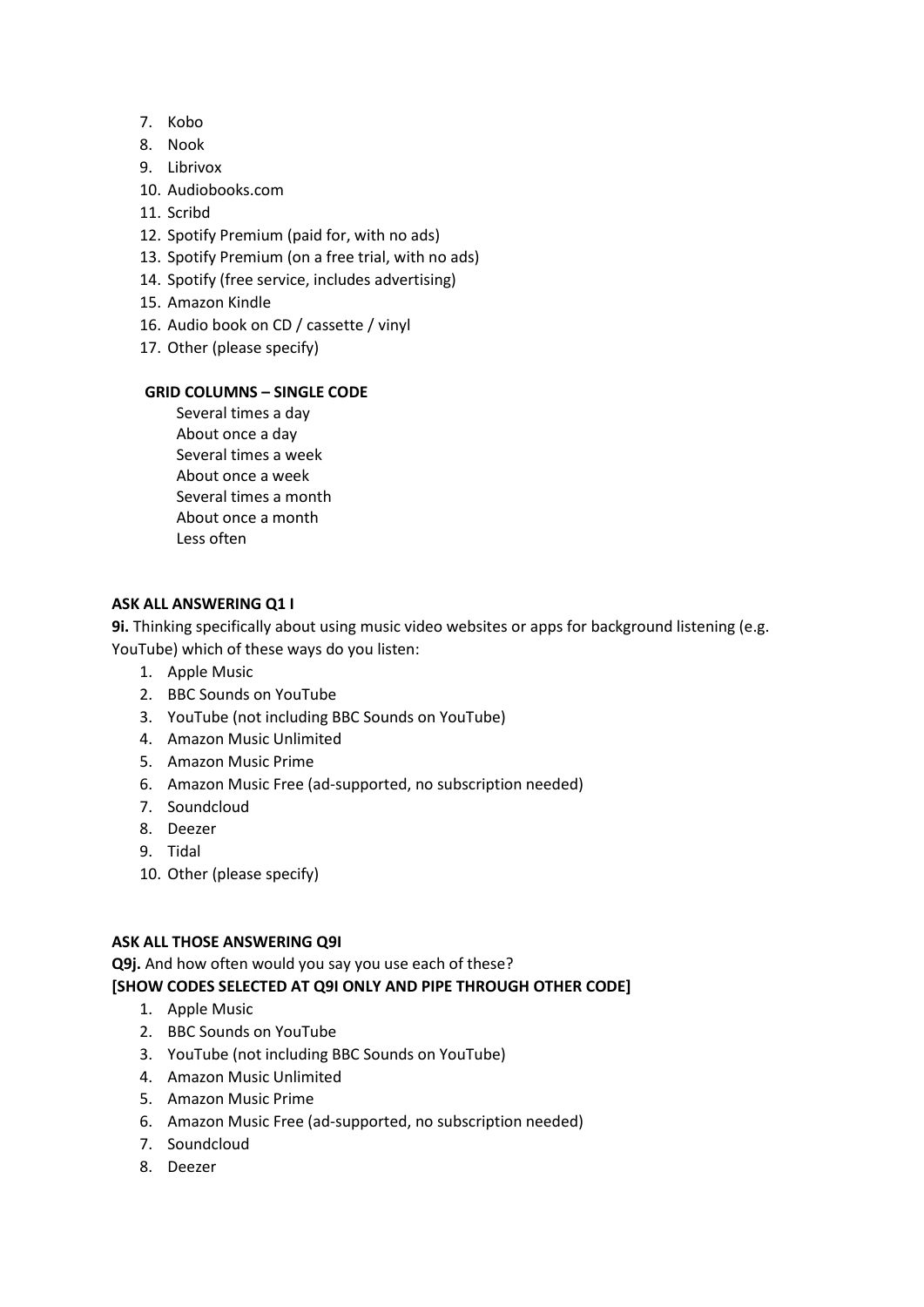- 9. Tidal
- 10. Other (please specify)

**1.** Several times a day **2.** About once a day **3.** Several times a week **4.** About once a week **5.** Several times a month **6.** About once a month **7.** Less often

## **ASK ALL USING A SERVICE IN Q9 A-J Q10.** And how long have you been using [SERVICE]? **SHOW ALL SERVICES USED, MAXIMUM OF 5, RANDOMLY SELECTED, DO NOT ASK ABOUT BBC SOUNDS**

#### **SINGLE CODE**

**1.** Less than a month **2.** 1-6 months **3.** 6 months – 1 year **4.** Over a year **5.** Can't remember

## Section 4 – BBC Sounds

#### **ASK ALL WHO DO NOT SELECT BBC SOUNDS IN Q9**

**Q11.** You said you haven't used BBC Sounds, have you ever heard of it before today?

#### **SINGLE CODE**  Yes

No Don't know/not sure

## **ASK ALL AWARE OF BBC SOUNDS BUT DON'T USE IT IN Q11**

**Q12.** Which of these best describes why you don't listen to BBC Sounds?

#### **MULTICODE – RANDOMISE ORDER**

I don't think it is a service that is relevant to me/has something for me I don't listen to BBC radio I am not interested in the content I already use/prefer other online audio streaming services I access BBC audio content on other services (e.g. Spotify) I access BBC audio content in other ways (e.g. a radio set) I don't want to have to sign in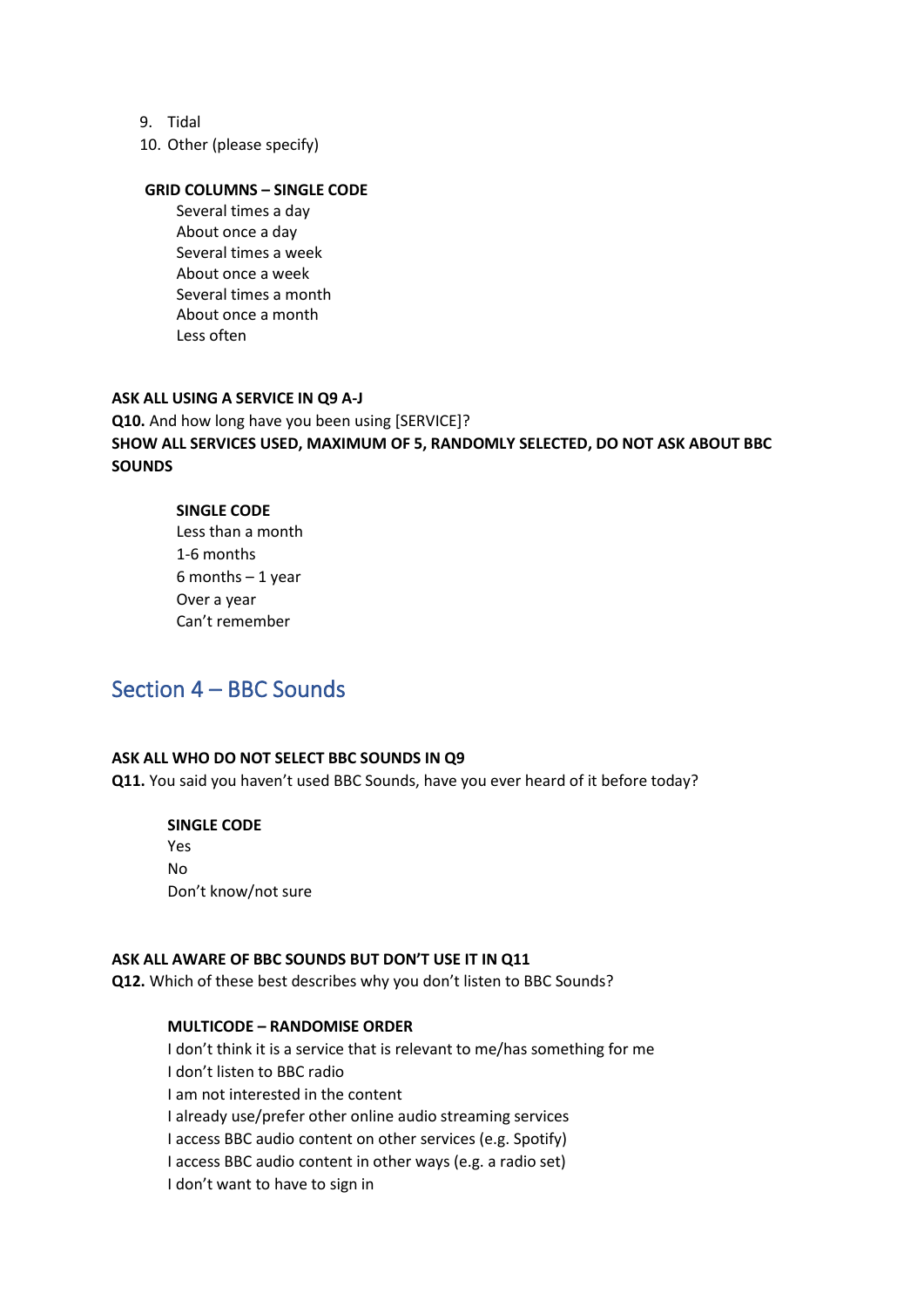I don't know what it offers Other (please specify)

#### **ASK ALL USING BBC SOUNDS IN Q9**

**Q13.** And how long have you been using BBC Sounds?

## **SINGLE CODE**

Less than a month 1-6 months 6 months – 1 year Over a year Can't remember

## **ASK ALL USING BBC SOUNDS IN Q9. ASK AS GRID QUESTION**

**Q14.** As a result of using BBC Sounds, would you say you are listening to more, less or about the same amount of each of the following types of audio than before you started using BBC Sounds?

## **ROWS**

- A. Live radio
- B. Catch-up radio
- C. Podcasts
- D. Online music playlists/mixes
- E. Audiobooks

#### **COLUMNS**

- 1. I am listening to more
- 2. I am listening to less
- 3. I am listening about the same
- 4. Don't know

#### **ASK ALL USING BBC SOUNDS IN Q9**

**Q15.** Has your use of other audio services that provide different types of audio changed since you started using BBC Sounds or has it stayed the same?

#### **GRID ROWS**

Online radio (not on BBC Sounds) Catch-up radio programmes (not on BBC Sounds) Podcasts (not on BBC Sounds) Music mixes/playlists (not on BBC Sounds) Audiobooks (not on BBC Sounds)

#### **COLUMN**

I use other audio services providing this type of content more I use other audio services providing this type of content less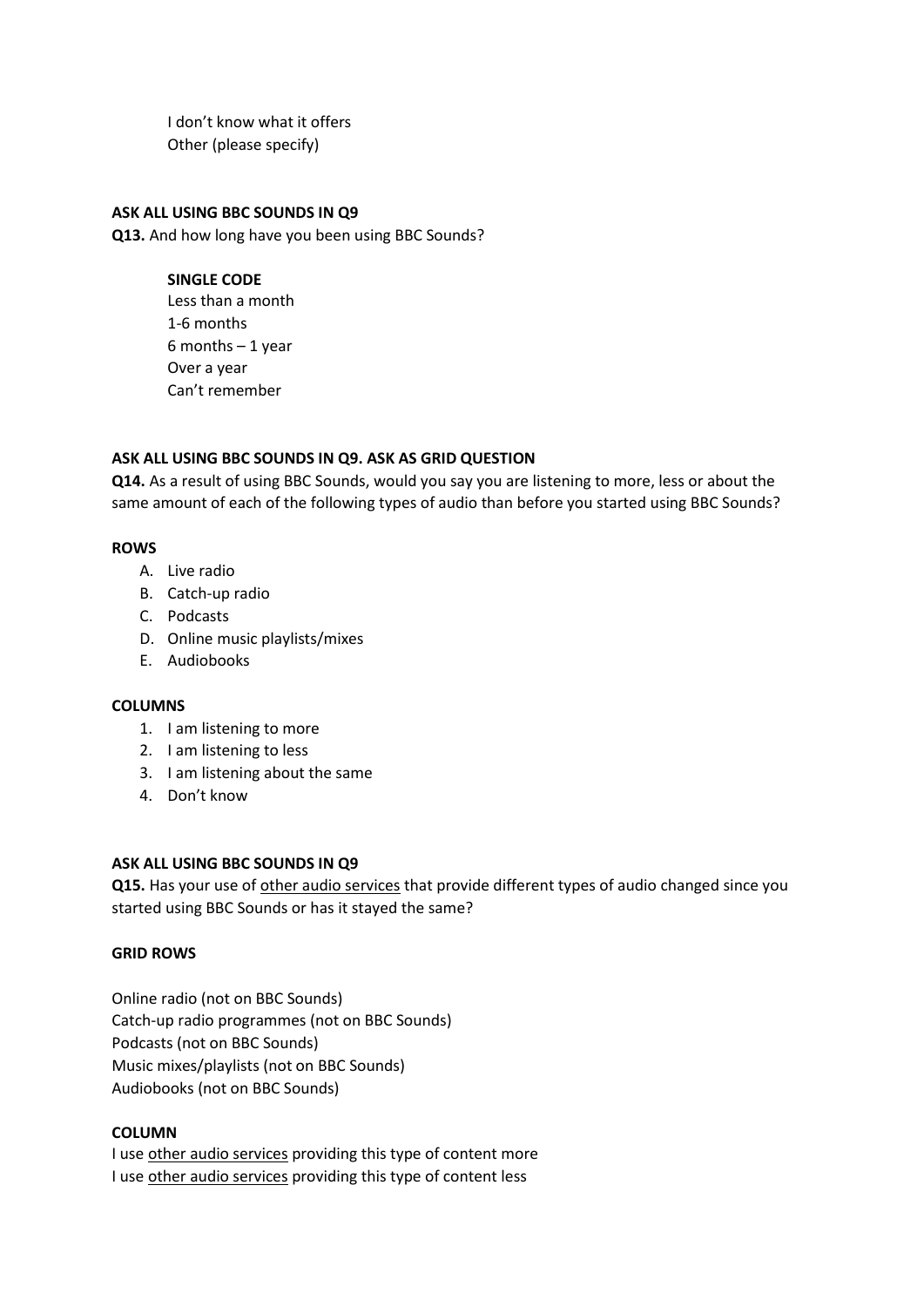I use other audio services providing this type of content about the same Don't know

## Section 5 – Importance and rating of services

#### **ASK ALL ANSWERING Q1 D**

**Q16.** Thinking specifically about listening to online music, how do you tend to choose what to listen to?

#### **MULTI CODE**

Playlists provided by the service My own playlists Recommendations from the service I search for a particular track Other – please specify

#### **ASK ALL**

**Q17.** Thinking about the services which offer different types of online audio (e.g. radio, music, podcasts etc), how important, if at all, are the following?

#### **GRID ROWS – RANDOMISE ORDER**

Range of content Being able to access different types of audio (radio, music playlists and podcasts) in one place Content from a range of different providers Ease of use Ease of navigation Exclusive content only available through that platform Personalisation options – it gets to know my tastes Cost of the service The service being free from adverts The ethics and morals of the service provider Ability to share playlists My friends/family use the same service I can interact with friends/family on the service Ability to use the service easily on a range of devices

#### **GRID COLUMNS – SINGLE CODE**

Very important Quite important Neither important nor unimportant Quite unimportant Not important at all

**ASK ALL SELECTING SERVICE IN Q9. ASK FOR UP TO 5 TYPES. IF SELECTED MORE THAN 5, PRIORITISE BBC SOUNDS. PIPE THROUGH PLATFORMS SELECTED FROM Q9 (ONLINE AUDIO)**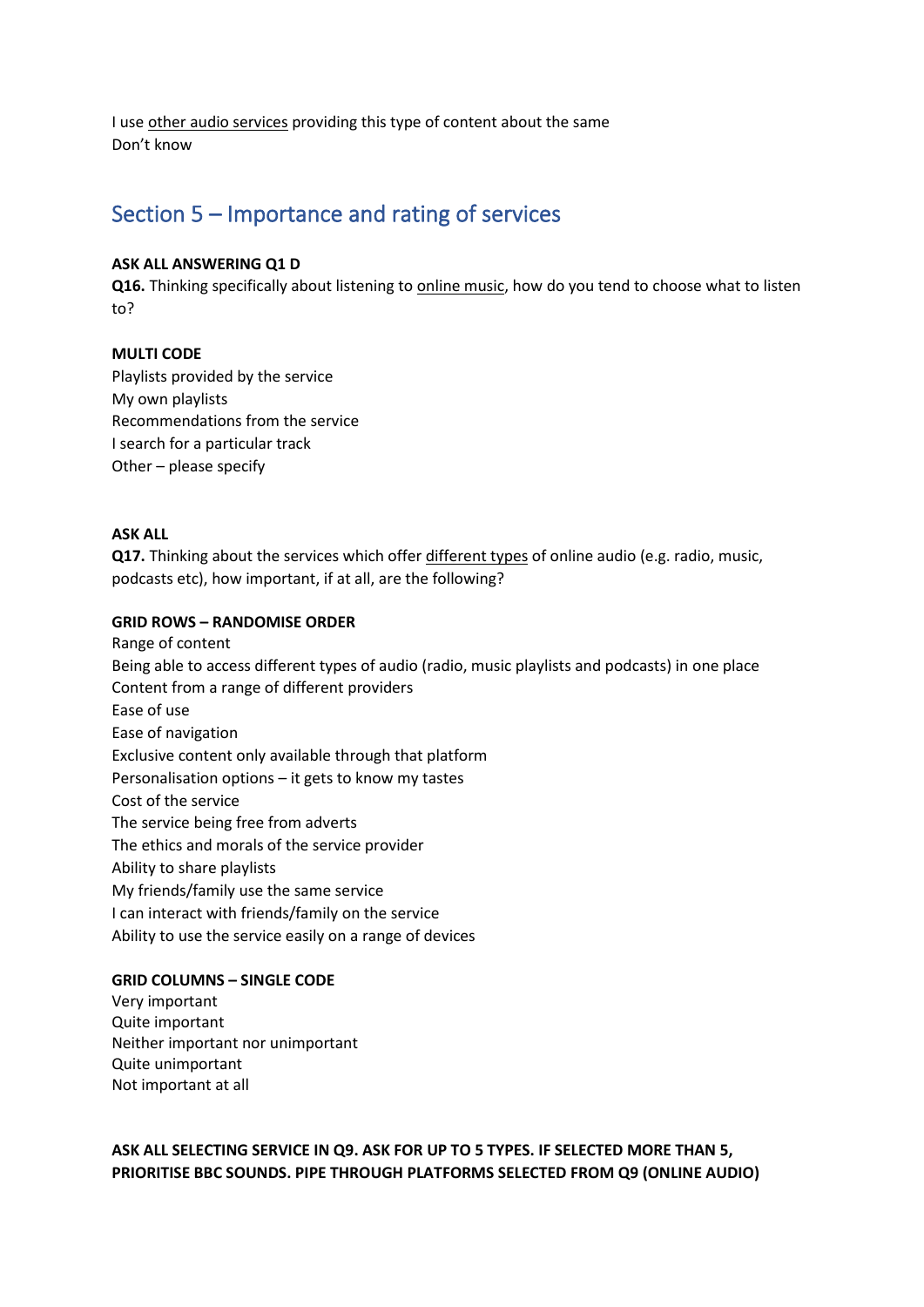**Q18.** You said you use [SERVICE]. How good or bad, are they on each of the following?

#### **GRID ROWS – RANDOMISE ORDER**

Range of content Being able to access different types of audio (radio, music playlists and podcasts) in one place Content from a range of different providers Ease of use Ease of navigation Exclusive content only available through that platform Personalisation options – it gets to know my tastes Cost of the service Amount of adverts Ethics/morals Ability to share playlists Interaction with friends/family Ability to use the service easily on a range of devices

## **GRID COLUMNS – SINGLE CODE**

Very good Quite good Neither good nor poor Quite poor Very poor

## **ASK ALL SELECTING SERVICE IN Q9. ASK FOR UP TO 5 TYPES. IF SELECTED MORE THAN 5, PRIORITISE BBC SOUNDS. PIPE THROUGH PLATFORMS SELECTED FROM Q2 (RADIO) AND Q9 (ONLINE AUDIO)**

**Q19.** On a scale of 1 to 10, where 1 means extremely dissatisfied and 10 means extremely satisfied, overall, how satisfied or dissatisfied are you with your experience of using these audio services?

# Section 6 – How people decide what to listen to

## **ASK ALL LISTENING TO RADIO AND EITHER ONLINE MUSIC STREAMING OR PODCASTS OPEN-ENDED**

**Q20.** When you choose to listen to radio, what is the main you reason you decide to listen to this and not [online music streaming/podcasts]?

## **ASK ALL LISTENING TO RADIO AND ONLINE MUSIC STREAMING OPEN-ENDED**

**Q21.** When you choose to listen to online music streaming, what is the main you reason you decide to listen to this and not radio?

#### **ASK ALL LISTENING TO RADIO AND PODCASTS**